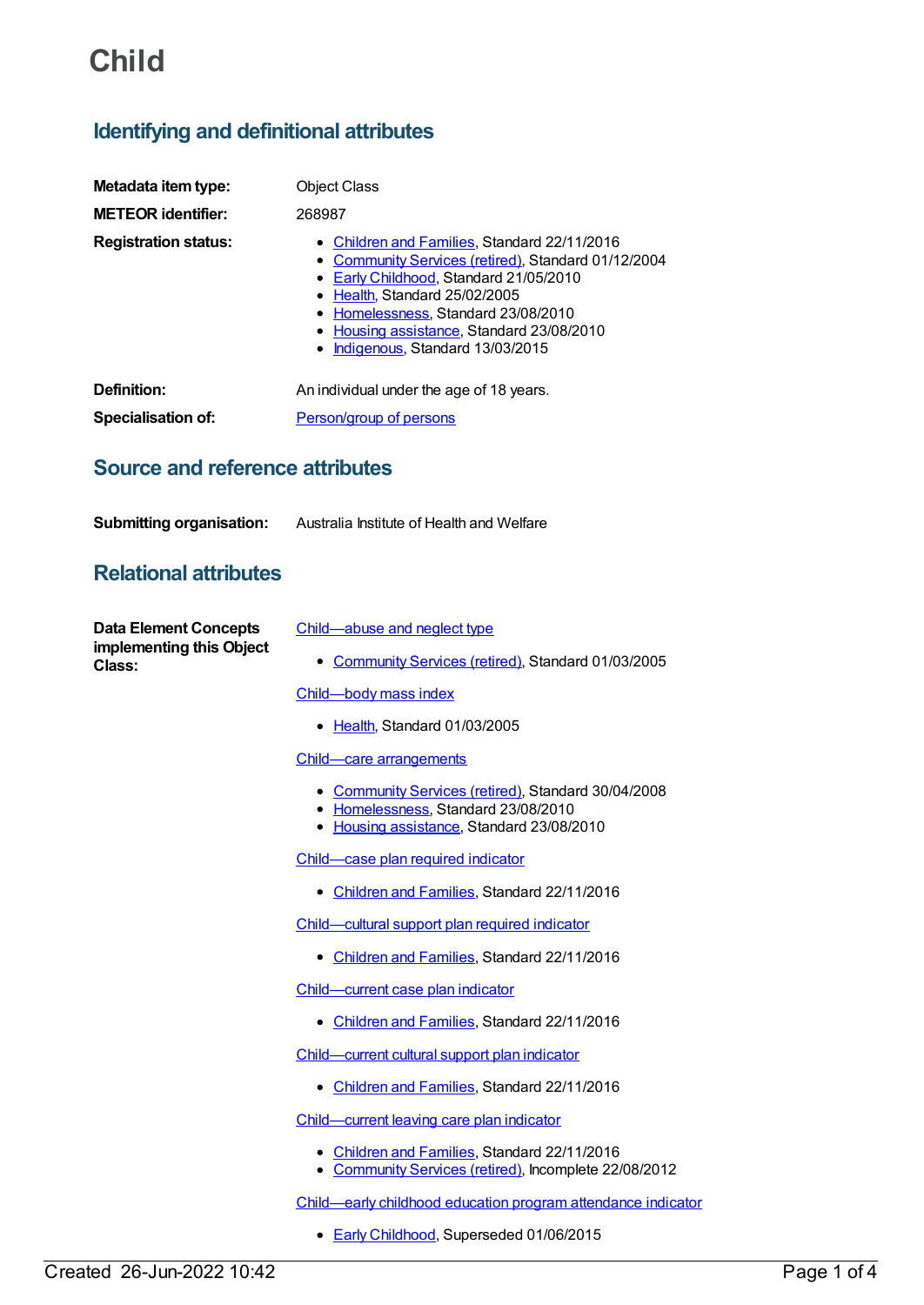[Child—early](https://meteor.aihw.gov.au/content/608290) childhood education program attendance indicator

● Early [Childhood](https://meteor.aihw.gov.au/RegistrationAuthority/13), Standard 01/06/2015

[Child—early](https://meteor.aihw.gov.au/content/608371) childhood education program enrolment indicator

**Early [Childhood](https://meteor.aihw.gov.au/RegistrationAuthority/13), Standard 01/06/2015** 

[Child—early](https://meteor.aihw.gov.au/content/557016) childhood education program enrolment indicator

- **Early [Childhood](https://meteor.aihw.gov.au/RegistrationAuthority/13), Superseded 01/06/2015**
- [Child—early](https://meteor.aihw.gov.au/content/608376) childhood education program fees charged per week
	- **Early [Childhood](https://meteor.aihw.gov.au/RegistrationAuthority/13), Standard 01/06/2015**

[Child—early](https://meteor.aihw.gov.au/content/557044) childhood education program fees charged per week

**Early [Childhood](https://meteor.aihw.gov.au/RegistrationAuthority/13), Superseded 01/06/2015** 

[Child—early](https://meteor.aihw.gov.au/content/608385) childhood education program hours attended

**Early [Childhood](https://meteor.aihw.gov.au/RegistrationAuthority/13), Standard 01/06/2015** 

[Child—early](https://meteor.aihw.gov.au/content/557058) childhood education program hours attended

**Early [Childhood](https://meteor.aihw.gov.au/RegistrationAuthority/13), Superseded 01/06/2015** 

[Child—early](https://meteor.aihw.gov.au/content/602314) childhood education program hours enrolled

**Early [Childhood](https://meteor.aihw.gov.au/RegistrationAuthority/13), Standard 01/06/2015** 

[Child—early](https://meteor.aihw.gov.au/content/557078) childhood education program hours enrolled

**Early [Childhood](https://meteor.aihw.gov.au/RegistrationAuthority/13), Superseded 01/06/2015** 

[Child—early](https://meteor.aihw.gov.au/content/608395) childhood education program received from a qualified teacher indicator

**Early [Childhood](https://meteor.aihw.gov.au/RegistrationAuthority/13), Standard 01/06/2015** 

[Child—early](https://meteor.aihw.gov.au/content/557126) childhood education program received from a qualified teacher indicator

**Early [Childhood](https://meteor.aihw.gov.au/RegistrationAuthority/13), Superseded 01/06/2015** 

[Child—early](https://meteor.aihw.gov.au/content/608407) childhood education program repeater indicator

• Early [Childhood](https://meteor.aihw.gov.au/RegistrationAuthority/13), Standard 01/06/2015

[Child—early](https://meteor.aihw.gov.au/content/557154) childhood education program repeater indicator

**Early [Childhood](https://meteor.aihw.gov.au/RegistrationAuthority/13), Superseded 01/06/2015** 

[Child—eligibility](https://meteor.aihw.gov.au/content/401338) for subsidy indicator

- [Community](https://meteor.aihw.gov.au/RegistrationAuthority/1) Services (retired), Standard 21/05/2010
- **Early [Childhood](https://meteor.aihw.gov.au/RegistrationAuthority/13), Standard 21/05/2010**

[Child—fees](https://meteor.aihw.gov.au/content/401473) charged in the census week

- [Community](https://meteor.aihw.gov.au/RegistrationAuthority/1) Services (retired), Standard 21/05/2010
- **Early [Childhood](https://meteor.aihw.gov.au/RegistrationAuthority/13), Superseded 08/04/2013**

[Child—first](https://meteor.aihw.gov.au/content/458340) care and protection order indicator

- [Children](https://meteor.aihw.gov.au/RegistrationAuthority/17) and Families, Standard 22/11/2016
- [Community](https://meteor.aihw.gov.au/RegistrationAuthority/1) Services (retired), Candidate 19/08/2011

[Child—household](https://meteor.aihw.gov.au/content/367613) parental care type

[Community](https://meteor.aihw.gov.au/RegistrationAuthority/1) Services (retired), Standard 30/04/2008

[Child—household](https://meteor.aihw.gov.au/content/559299) parental care type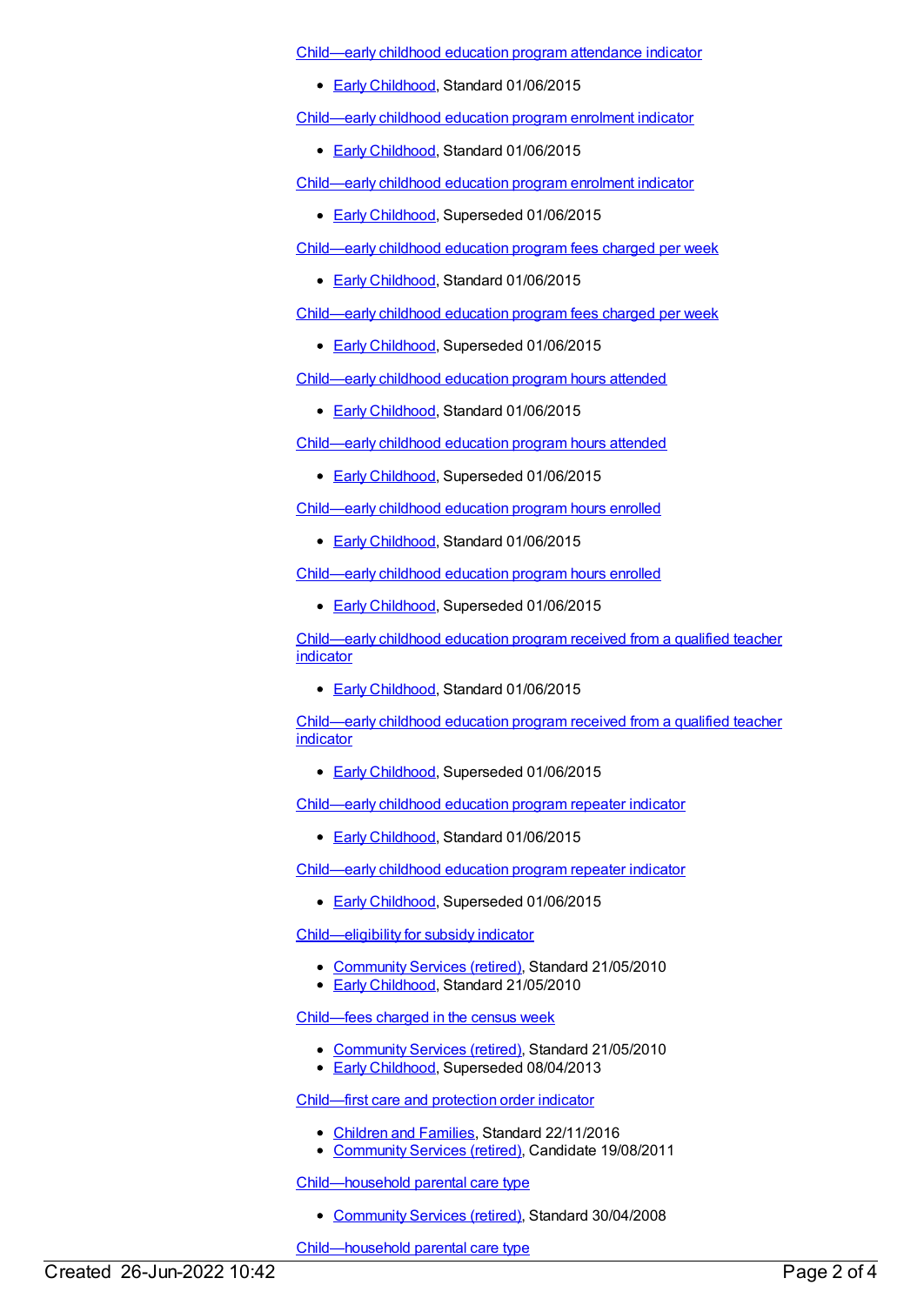- [Children](https://meteor.aihw.gov.au/RegistrationAuthority/17) and Families, Standard 22/11/2016
- [Community](https://meteor.aihw.gov.au/RegistrationAuthority/1) Services (retired), Candidate 17/03/2014

[Child—initial](https://meteor.aihw.gov.au/content/529679) health check conducted indicator

- [Children](https://meteor.aihw.gov.au/RegistrationAuthority/17) and Families, Standard 22/11/2016
- [Community](https://meteor.aihw.gov.au/RegistrationAuthority/1) Services (retired), Candidate 16/10/2014

[Child—initial](https://meteor.aihw.gov.au/content/529670) health check required indicator

- [Children](https://meteor.aihw.gov.au/RegistrationAuthority/17) and Families, Standard 22/11/2016
- [Community](https://meteor.aihw.gov.au/RegistrationAuthority/1) Services (retired), Candidate 16/10/2014

[Child—leaving](https://meteor.aihw.gov.au/content/493088) care plan required indicator

- [Children](https://meteor.aihw.gov.au/RegistrationAuthority/17) and Families, Standard 22/11/2016
- [Community](https://meteor.aihw.gov.au/RegistrationAuthority/1) Services (retired), Incomplete 22/08/2012

[Child—maximum](https://meteor.aihw.gov.au/content/556968) early childhood education program hours available

**Early [Childhood](https://meteor.aihw.gov.au/RegistrationAuthority/13), Superseded 01/06/2015** 

[Child—maximum](https://meteor.aihw.gov.au/content/608415) early childhood education program hours available

**Early [Childhood](https://meteor.aihw.gov.au/RegistrationAuthority/13), Standard 01/06/2015** 

[Child—maximum](https://meteor.aihw.gov.au/content/444507) preschool program hours available

**Early [Childhood](https://meteor.aihw.gov.au/RegistrationAuthority/13), Superseded 28/05/2014** 

[Child—maximum](https://meteor.aihw.gov.au/content/397149) preschool program hours available per week

- [Community](https://meteor.aihw.gov.au/RegistrationAuthority/1) Services (retired), Standard 21/05/2010
- **Early [Childhood](https://meteor.aihw.gov.au/RegistrationAuthority/13), Superseded 28/05/2014**

#### [Child—new](https://meteor.aihw.gov.au/content/531792) client indicator

- [Children](https://meteor.aihw.gov.au/RegistrationAuthority/17) and Families, Standard 22/11/2016
- [Community](https://meteor.aihw.gov.au/RegistrationAuthority/1) Services (retired), Candidate 20/02/2014

[Child—other](https://meteor.aihw.gov.au/content/455500) type of abuse or neglect

- [Children](https://meteor.aihw.gov.au/RegistrationAuthority/17) and Families, Standard 22/11/2016
- [Community](https://meteor.aihw.gov.au/RegistrationAuthority/1) Services (retired), Candidate 19/08/2011

[Child—permanent](https://meteor.aihw.gov.au/content/657339) care arrangement status

• [Children](https://meteor.aihw.gov.au/RegistrationAuthority/17) and Families, Standard 22/11/2016

[Child—preschool](https://meteor.aihw.gov.au/content/436117) program attendance indicator

**Early [Childhood](https://meteor.aihw.gov.au/RegistrationAuthority/13), Superseded 28/05/2014** 

[Child—preschool](https://meteor.aihw.gov.au/content/436124) program enrolment indicator

- [Community](https://meteor.aihw.gov.au/RegistrationAuthority/1) Services (retired), Standard 19/09/2013
- **Early [Childhood](https://meteor.aihw.gov.au/RegistrationAuthority/13), Superseded 28/05/2014**

[Child—preschool](https://meteor.aihw.gov.au/content/436110) program fees charged per week

**Early [Childhood](https://meteor.aihw.gov.au/RegistrationAuthority/13), Superseded 28/05/2014** 

[Child—preschool](https://meteor.aihw.gov.au/content/388615) program hours attended

- [Community](https://meteor.aihw.gov.au/RegistrationAuthority/1) Services (retired), Retired 21/05/2010
- **Early [Childhood](https://meteor.aihw.gov.au/RegistrationAuthority/13), Superseded 28/05/2014**

[Child—preschool](https://meteor.aihw.gov.au/content/388621) program hours enrolled

- [Community](https://meteor.aihw.gov.au/RegistrationAuthority/1) Services (retired), Standard 21/05/2010
- Early [Childhood](https://meteor.aihw.gov.au/RegistrationAuthority/13), Superseded 28/05/2014

[Child—Preschool](https://meteor.aihw.gov.au/content/436674) program received from a qualified teacher indicator